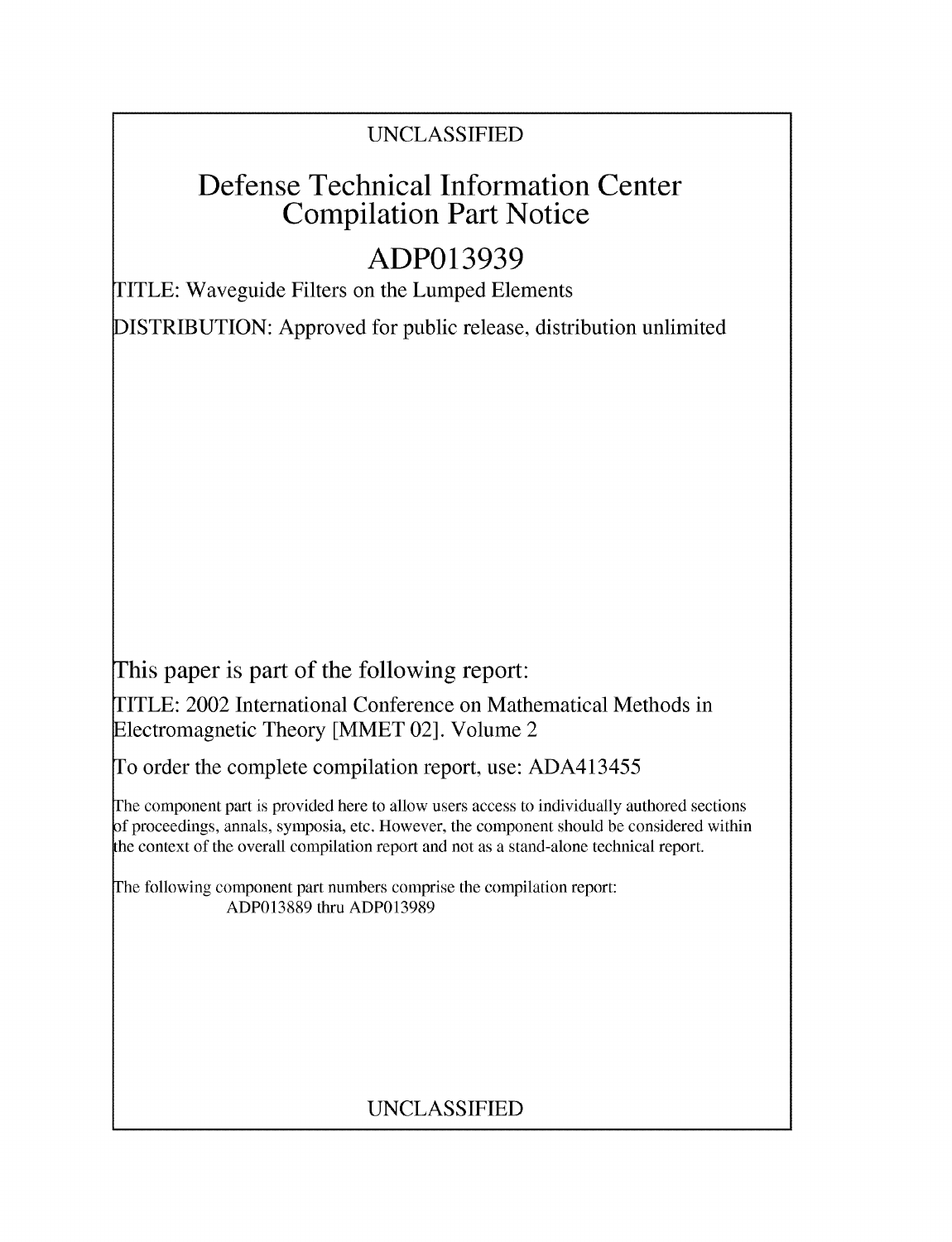### WAVEGUIDE FILTERS ON THE LUMPED ELEMENTS

#### A.R. Sorkin

#### Krasnoyarsk State Technical University. Krasnoyarsk, Russia E-mail: sorkin@fromru.com

In mobile microwaves systems traditional waveguide filters appear to be too big. A way out is the application of structures on the lumped elements. The ways of realization of this idea are below described.

Filters with quarter wave couplings. The improvement of selective properties can be received when replacing a parallel resonant circuit by a pair of rejection circuits (fig.  $1a$ ).



Fig. 1. Three-section filter with quarter wave couplings when replacing one resonant circuit by a pair of rejection circuits: *a*) circuit, *b*) a design, *c*) frequency responce

At the allocation of two resonators on the distance less than  $90^0$  the characteristic turns out to be double-humped (fig.  $2b$ ). At the replacement of one passing circuit by a pair of rejection circuits the characteristics on Cauer type are received.



Fig. 2. A passing cascade section at the replacement of one passing circuit by a pair of rejection circuits (*a*), its frequency response (*b*) and design (*c*)



Fig. 3. Transformation of a polynomial filter into the filter with poles:  $a$ ) in the bottom stopband (quasi- high-pass filter); b) in the top stopband (quasi-low-pass filter)

KIEV, UKRAINE, IX-TH INTERNATIONAL CONFERENCE ON MATHEMATICAL METHODS IN ELECTROMAGNETIC THEORY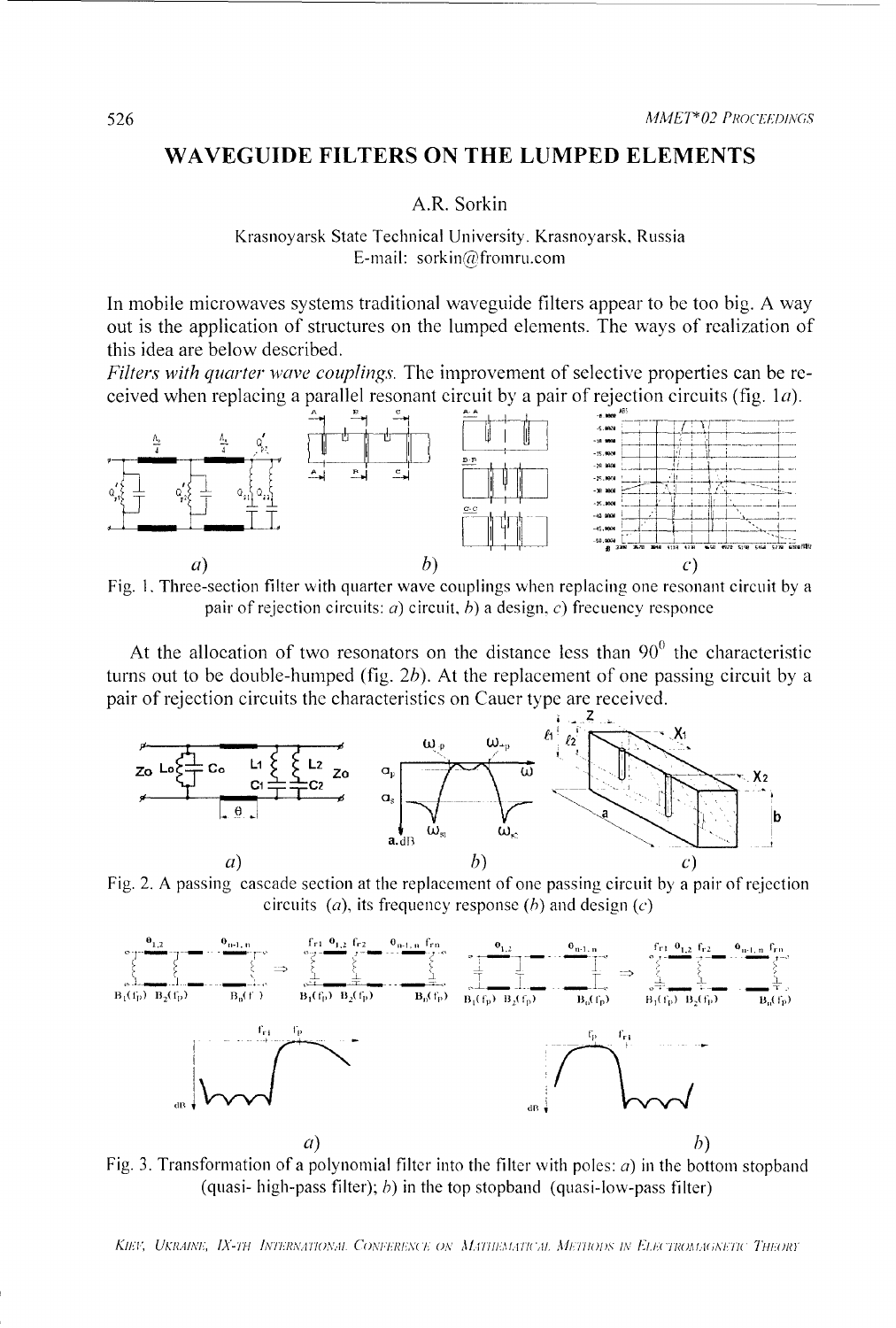#### *MMETh 02 PROCEEDINGS* 527

Practically such a filter is carried out as a short waveguide insertion (fig.2c). The original filter – a flange with the electric length  $60-70^{\circ}$  ( $\approx A/5 - A/6$ ) is received. Its characteristic is shown on fig.2b.

*Passband filters with direct couplings.* If in the filter with direct couplings the jet irregularity is replaced with a rejection circuit we shall receive the filter with the asymmetrical characteristics (fig.3). The method of synthesis of such filters - prototypes is developed. On fig. 4 the design of a similar filter and its frequency characteristics is shown.



Fig. 4. The design of three-section filter and. frequency characteristics of a quasi- high-pass filter

*Waveguide filters with a ladder structure.* It is experimentally proved, that in waveguides it is possible to realize a ladder circuit without introduction of inverters of immitances. Two circuits of a five-section filter (fig.5) have been examined.



The filter design according to the scheme of fig. 5b, is shown on fig. 6. Here quality  $Q_3$ is formed by a pair of rejection circuits. On fig.6 these rejection circuits are executed as resonant posts 1. Parallel circuits realized as a resonant diaphragm with the U-shaped aperture. Q-factor is determined by the size of shift of the ends of a slot. The length of a slot is made a little bit shorter than that of the resonant one. The tuning screw, located near a longer horizontal part of a slot, is shifted along a waveguide with regard to a plane of a diaphragm. Series circuits represent two short-circuited stubs included into the opposite wide walls. The filter is executed from two identical units between the flanges of which central diaphragm  $Q_{p3}$  is inserted. Two filters executed according to the schemes of fig. *5a* and **5b** have been experimentally investigated. In a passband the loss of both filters does not exceed 0.2 dB. The length of filters: according to the